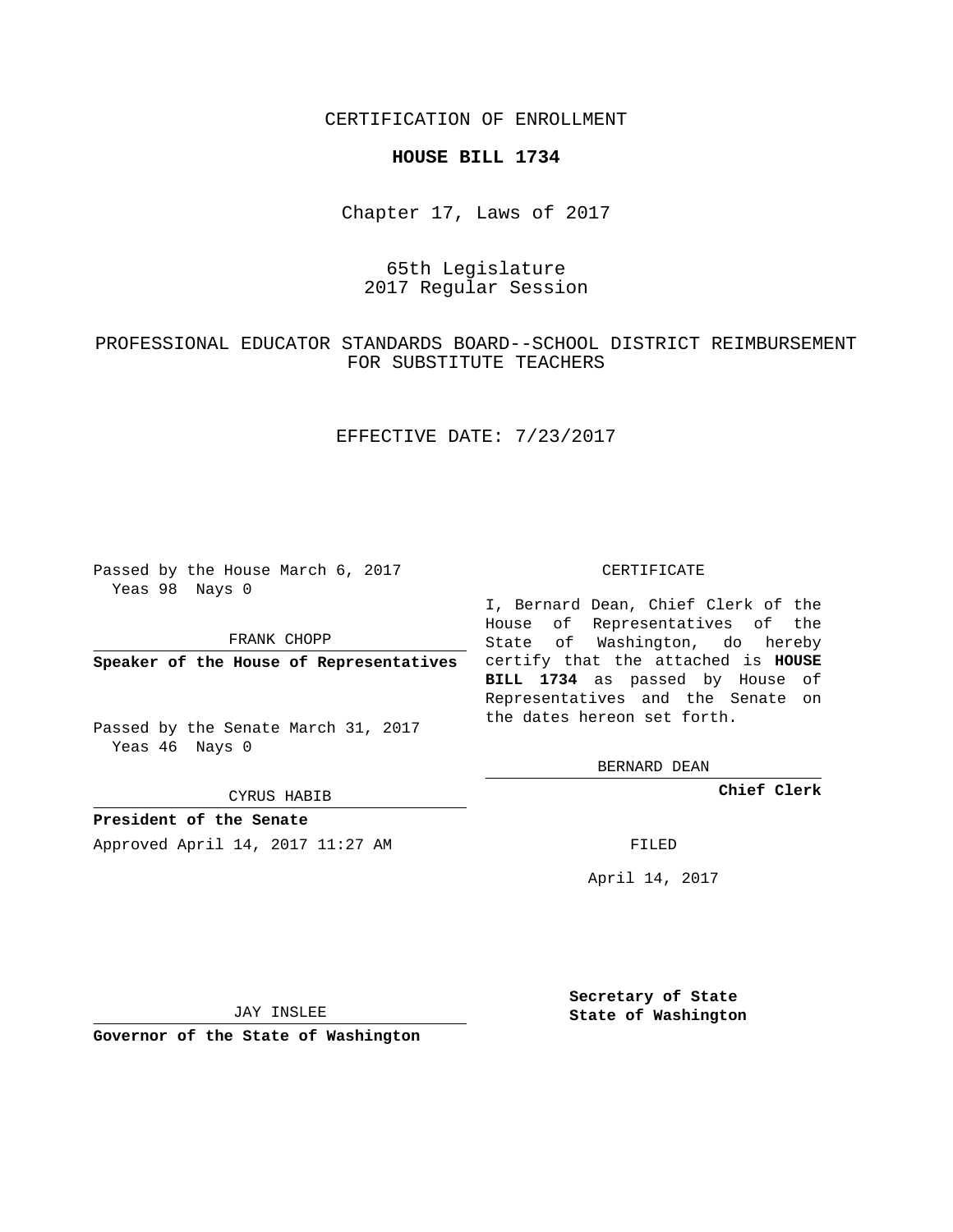## **HOUSE BILL 1734**

Passed Legislature - 2017 Regular Session

**State of Washington 65th Legislature 2017 Regular Session**

**By** Representatives Lovick, Hargrove, Stonier, Muri, Ortiz-Self, and Pollet; by request of Professional Educator Standards Board

Read first time 01/27/17. Referred to Committee on Education.

 AN ACT Relating to reimbursement for substitute teachers participating in activities of the Washington state professional educator standards board to carry out its powers and duties; and amending RCW 28A.300.035.4

BE IT ENACTED BY THE LEGISLATURE OF THE STATE OF WASHINGTON:

 **Sec. 1.** RCW 28A.300.035 and 1994 c 113 s 1 are each amended to 7 read as follows:

8 11 If the superintendent of public instruction, the Washington 9 professional educator standards board, or the state board of education, in carrying out their powers and duties under Title 28A RCW, request the service of any certificated or classified employee of a school district upon any committee formed for the purpose of furthering education within the state, or within any school district therein, and such service would result in a need for a school district to employ a substitute for such certificated or classified employee during such service, payment for such a substitute may be made by the superintendent of public instruction from funds appropriated by the legislature for the current use of the common schools and such payments shall be construed as amounts needed for state support to the common schools under RCW 28A.150.380. If such substitute is paid by the superintendent of public instruction, no